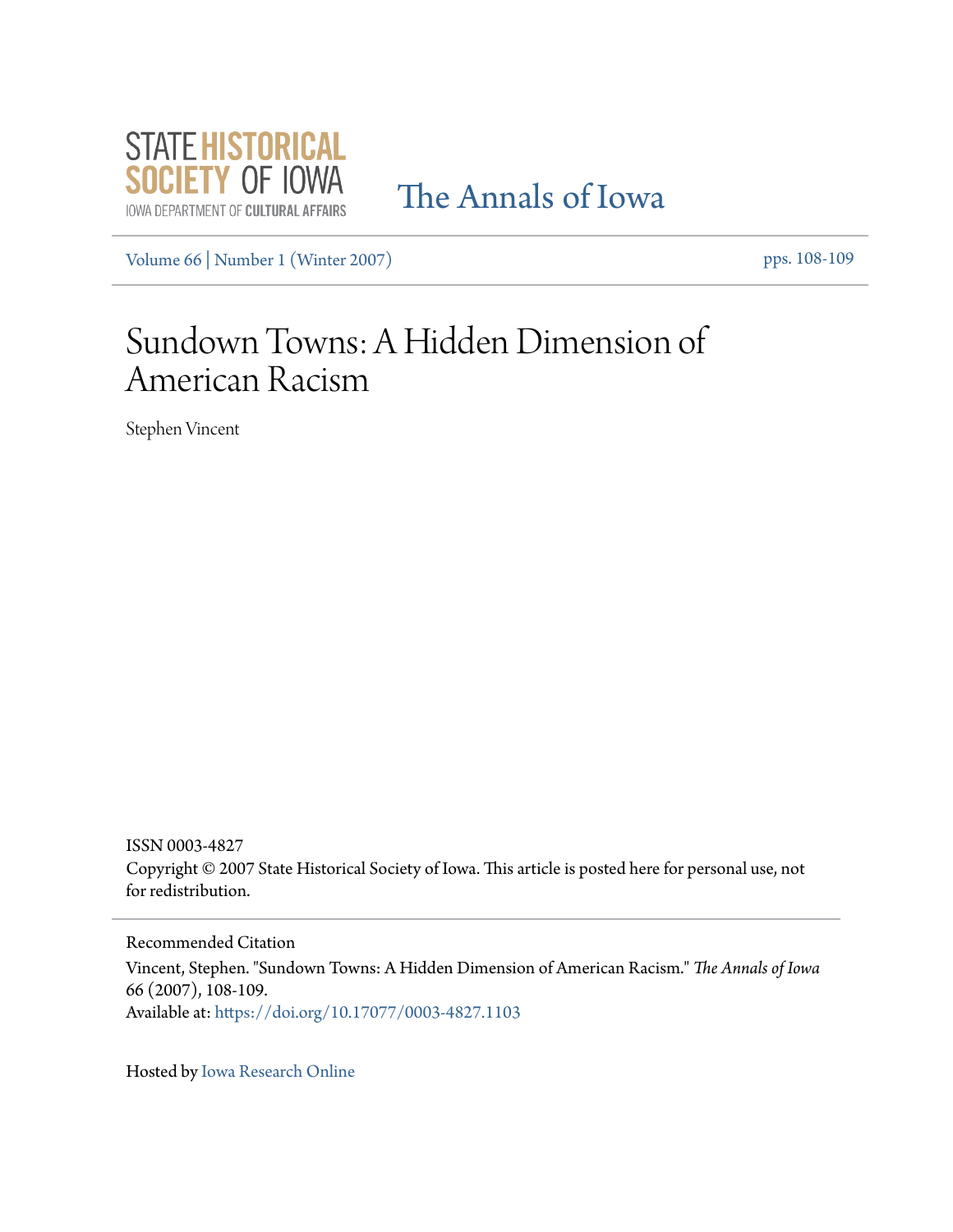*Sundown Towns: A Hidden Dimension of American Racism,* by James Loewen. New York: New Press, 2005. x, 562 pp. Table, maps, illustrations, notes, index. \$29.95 cloth, \$17.00 paper.

Reviewer Stephen Vincent lives in Iowa City. He is the author of *Southern Seed, Northern Soil: African-American Farm Communities in the Midwest, 1765–1900* (1999).

Provocative and engaging, *Sundown Towns* grabs its readers by the jugular and forces them to think long and hard about northern whites' treatment of African Americans. The heart of the discussion centers on what the author deems the phenomenon's nadir from 1890 to 1930. At bottom, this is a very important book, one that deserves to be read and mulled over—by the general public and scholars alike.

 With a barrage of evidence, largely anecdotal but also drawn from interviews, memoirs, newspapers, and statistical analyses, Loewen overwhelms his readers with an irrefutable assertion: northerners, especially those in the Midwest, have long discouraged if not prevented blacks from settling in their midst. These efforts have taken countless forms, including blatant posted signs, most prevalent in southern parts of the Midwest, warning blacks to leave their locality by sundown. The implicit threat of violence was unmistakable.

 Sundown notices, however, were (and remain) merely the slightest tip of a very large iceberg, seemingly as prevalent in Iowa as in other northern states. Loewen observes, for example, that white Iowans twice rejected referendums to give its extremely small African American population voting rights in the mid-nineteenth century, only agreeing on a third attempt; that the number of Iowa counties with 10 or more African Americans decreased from 38 in 1890 to 28 in 1930; and that evidence points to strong efforts at exclusion in a swath of Iowa counties along the Missouri border.

 Attempts to dissuade blacks have taken both obvious and subtle forms over the years. Most have been informal: planned housing communities have routinely refused to sell homes to non-whites; African Americans were barred from better-paying jobs; white-driven riots and lynchings sent clear messages; and African Americans were barred or discouraged from attending schools with whites. In addition, blacks on high school sports teams have been subjected to open, flagrantly racist taunts; African Americans seldom found restaurants, hotels, and gas stations that would take their business, in essence preventing long-distance travel; police profiled and arrested blacks at an alarming rate; newspapers simply ignored anti-black behavior; and African Americans have long been invisible to local historians.

 Loewen emphasizes not just the pattern but the impact of sundown towns on all concerned. Even today most residents of all-white